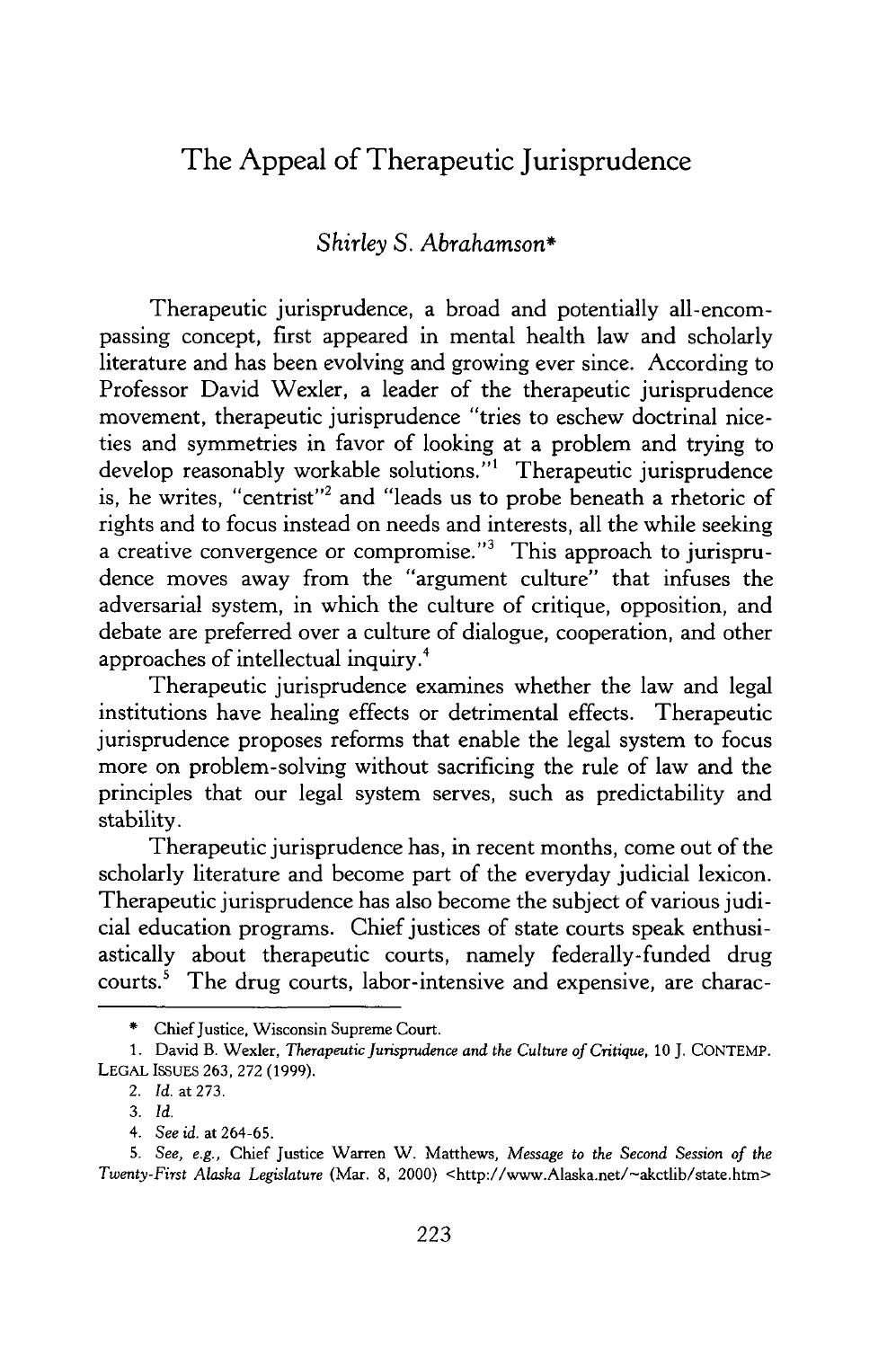terized as problem-solving and community-oriented courts using interdisciplinary knowledge and diverse professionals. Their goal: to help eradicate drug addiction rather than imprison individuals who are likely to reenter the criminal justice system on release from prison. State court judges are also talking about creating mental health law courts, using the drug courts as models.<sup>6</sup>

If therapeutic jurisprudence is so good, its applicability should not be limited to the trial courts. This Article offers some examples of how appellate courts can join the trial courts in applying therapeutic jurisprudence, but it also raises some concerns.

Appellate practice is part of the adversarial system and the "argument culture."<sup>7</sup> An appeal pits at least two sides against each other and lets them slug it out in public. Yet appellate courts, like trial courts, are concerned about the inappropriateness of the adversarial system, at least in certain settings.

Appellate judges are becoming more interested in alternatives to the "argument culture"; they are increasingly interested in enabling the parties to create solutions to complex problems in addition to declaring rights and naming winners and losers. Appellate courts are beginning to use mediation to resolve disputes. Ellen Waldman describes mediation as "conflict resolution in a 'therapeutic key.'"

In a recent case, *Gillen v. City of Neenah*,<sup>9</sup> the justices of the Wisconsin Supreme Court concluded that the parties should be encouraged to resolve their differences themselves and to seek a creative convergence or compromise instead of having a legal resolution thrust upon them.<sup>10</sup> The case involved a dispute about water rights and the construction and operation of a wastewater treatment plant. Multiple parties were involved, including the state, local governments, associations of local governmental units, nongovernmental environmental groups, the community, individuals, and corporate entities.<sup>11</sup> These parties were intimately familiar with the many aspects of this dispute and might, in the future, be involved in matters relating to this wastewater treatment plant or other environmental matters.

<sup>(&</sup>quot;We are encouraging therapeutic court and restorative justice initiatives. We will monitor the results. Only time will tell whether these movements become important permanent elements of the administration of justice in Alaska.").

*<sup>6.</sup> See id.*

<sup>7.</sup> Wexler, *supra* note **1,** at 263-67 (applying linguist Deborah Tannen's concept of the argument culture to our legal system).

<sup>8.</sup> Ellen A. Waldman, *The Evaluative-Facilitative Debate in Mediation: Applying the Lens of Therapeutic Jurisprudence,* 82 MARQ. L. REV. 155,160 (1998).

<sup>9.</sup> **580** N.W.2d 628 (1998).

**<sup>10.</sup>** Seeid.at632.

<sup>11.</sup> *Seeid.* at630-31.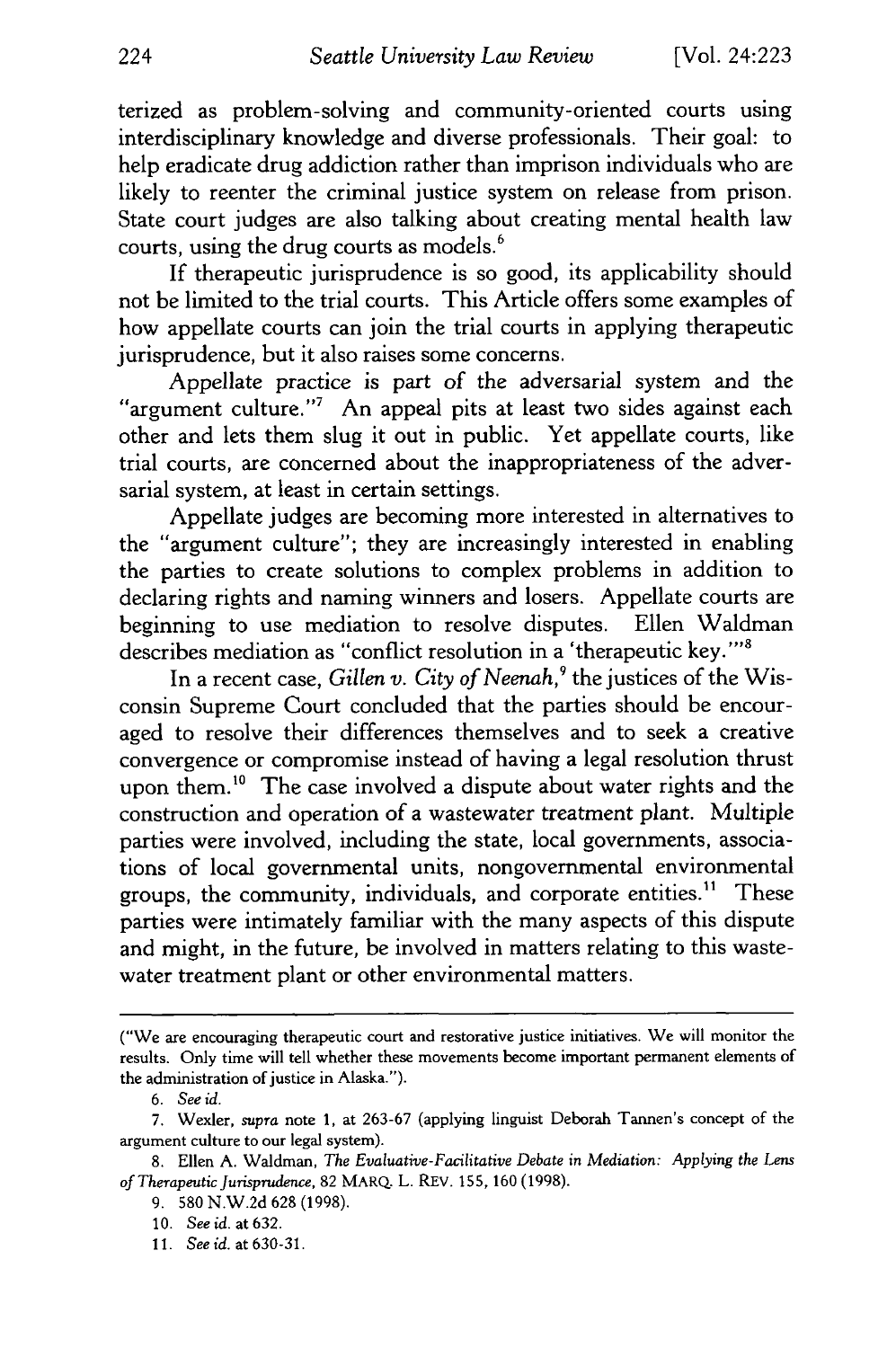After briefs were submitted and oral arguments heard, the Wisconsin Supreme Court asked the parties to consider using negotiation and mediation to resolve their dispute, which involved a public issue of widespread concern. The parties did not negotiate a settlement. Instead, they asked the court to proceed to a decision in the case, which the court did.<sup>12</sup> This attempt at seeking the mediation of an issue that affected a whole community was not successful in that case, but perhaps the court will be successful the next time.

The experience of the Wisconsin Supreme Court raises an interesting question of whether appellate courts can or should impose a culture of dialogue on parties who seek resolution through adversarial means. In any event, no criteria have been developed to determine whether the therapeutic effect on disputants differs depending on whether a third party (the court) makes the decision or the parties engage in autonomous decision-making. $13$ 

As another example of therapeutic jurisprudence at the appellate level, in 1999, the Vermont Supreme Court reached a decision that encouraged community resolution of individual rights claims.<sup>14</sup> Although the Vermont Supreme Court declared that the state is constitutionally required to extend to same-sex couples the benefits and protections that flow from marriage under Vermont law, the court did not determine the method for extending those benefits and protections to same-sex couples.<sup>15</sup> Instead, the court left to the legislature the task of developing the method to be employed, whether it be inclusion within the marriage laws, a domestic partnership system, or some equivalent statutory alternative. <sup>16</sup>

The Vermont Supreme Court declared that it was not infringing upon the prerogatives of the legislature to craft an appropriate means of addressing the constitutional mandate.17 Furthermore, to avoid disruptive and unforeseen consequences, the court ruled that the current statutory scheme would remain in effect for a reasonable time to enable the legislature to consider and enact implementing legislation in an orderly and expeditious fashion.<sup>18</sup> The court explicitly acknowl-

<sup>12.</sup> *See id.* at 630 (reversing the judgment of the circuit court and remanding for further proceedings).

<sup>13.</sup> *See* Waldman, *supra* note 8, at 160-61 (viewing the controversy between the evaluative and facilitative modes of mediation through the lens of therapeutic jurisprudence).

<sup>14.</sup> Baker v. Vermont, 744 A.2d 864 (Vt. 1999).

<sup>15.</sup> *Seeid.* at867.

<sup>16.</sup> *See id.*

<sup>17.</sup> *Seeid.* at886.

<sup>18.</sup> *Seeid.* at 887.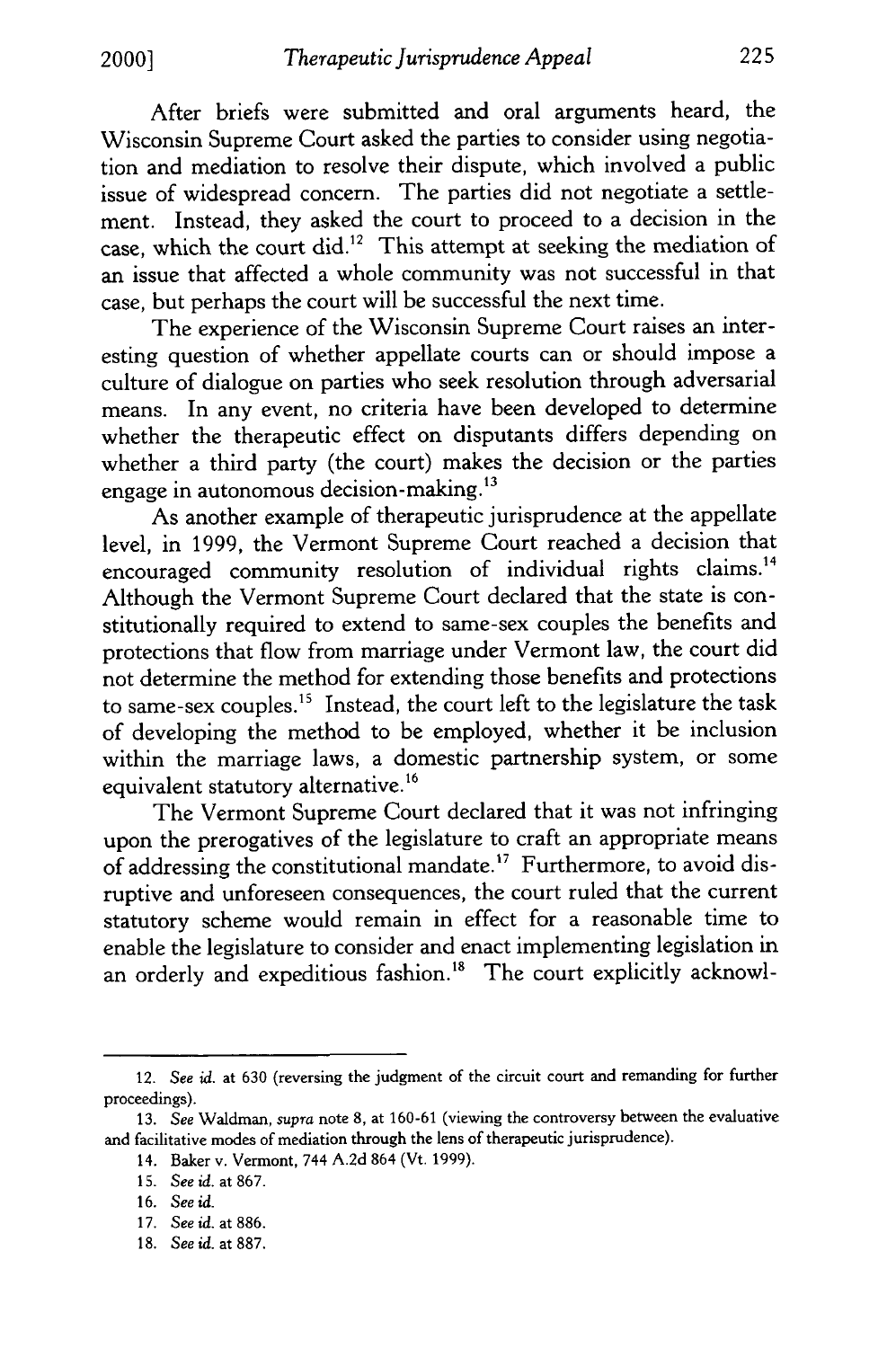edged that judicial authority is not ultimate authority and is not the only repository of wisdom.19

The Vermont Supreme Court embraced the value of dialogue and discussion as a means to reach an appropriate resolution of a difficult issue. After the court decision, the dialogue would be among the legislators and the citizens of Vermont.

The Vermont Supreme Court interpreted and applied social science research, recognized a wide range of participants and stakeholders, emphasized post-adjudicative dispute resolution, and encouraged a collaborative process to satisfy the interests at stake. "Courts do best," wrote the Vermont Supreme Court, "by proceeding in a way that is catalytic rather than preclusive, and that is closely attuned to the fact that courts are participants in the system of democratic deliberation."<sup>20</sup> Sounds like therapeutic jurisprudence to me!

Vermont Supreme Court Justice Denise Johnson disagreed with this "therapeutic" type of remedy. She argued that because the court properly found a constitutional violation, it should "simply enjoin the State from denying marriage licenses to plaintiffs based on sex or sexual orientation."<sup>21</sup> Justice Johnson contended that the majority's remedy misunderstood the proper roles played by the legislature and the judiciary in a tripartite system of government.<sup>22</sup> She stated that "the judiciary's obligation to remedy constitutional violations is central to our form of government. **"23** Justice Johnson concluded by asserting her belief that the majority's mandate will "only increase the uncertainty and confusion that the majority states it is designed to avoid." $24$ 

Commentators variously heaped both praise and criticism on the Vermont Supreme Court decision. The public and the political branches of government-separately and together-engaged in discussions about appropriate legislation to respond to the supreme court

<sup>19.</sup> *See id.* at 888.

<sup>20.</sup> *Id.* (quoting C. Sunstein, *Foreword: Leaving Things Undecided,* 110 HARv. L. REV. *4,* 101 (1996)).

*<sup>21.</sup> Baker,* 744 A.2d at 898 (Johnson, J., dissenting in part).

<sup>22.</sup> *See id.*

<sup>23.</sup> *Id.* at 899-900.

<sup>24.</sup> *Id.* at 904 (internal quotation marks omitted). Indeed, Justice Johnson's dissent presents a critique of fashioning therapeutic remedies in cases involving constitutional rights. She writes,

No decision of this Court will abate the moral and political debate over same-sex marriage. My view as to the appropriateness of granting plaintiffs the license they seek is not based on any overestimate (or *any* estimate) of its effectiveness, nor on a miscalculation (or *any* calculation) as to its likely permanence, were it to have received the support of a majority of this Court. Rather, it is based on what I believe are the commands of our Constitution.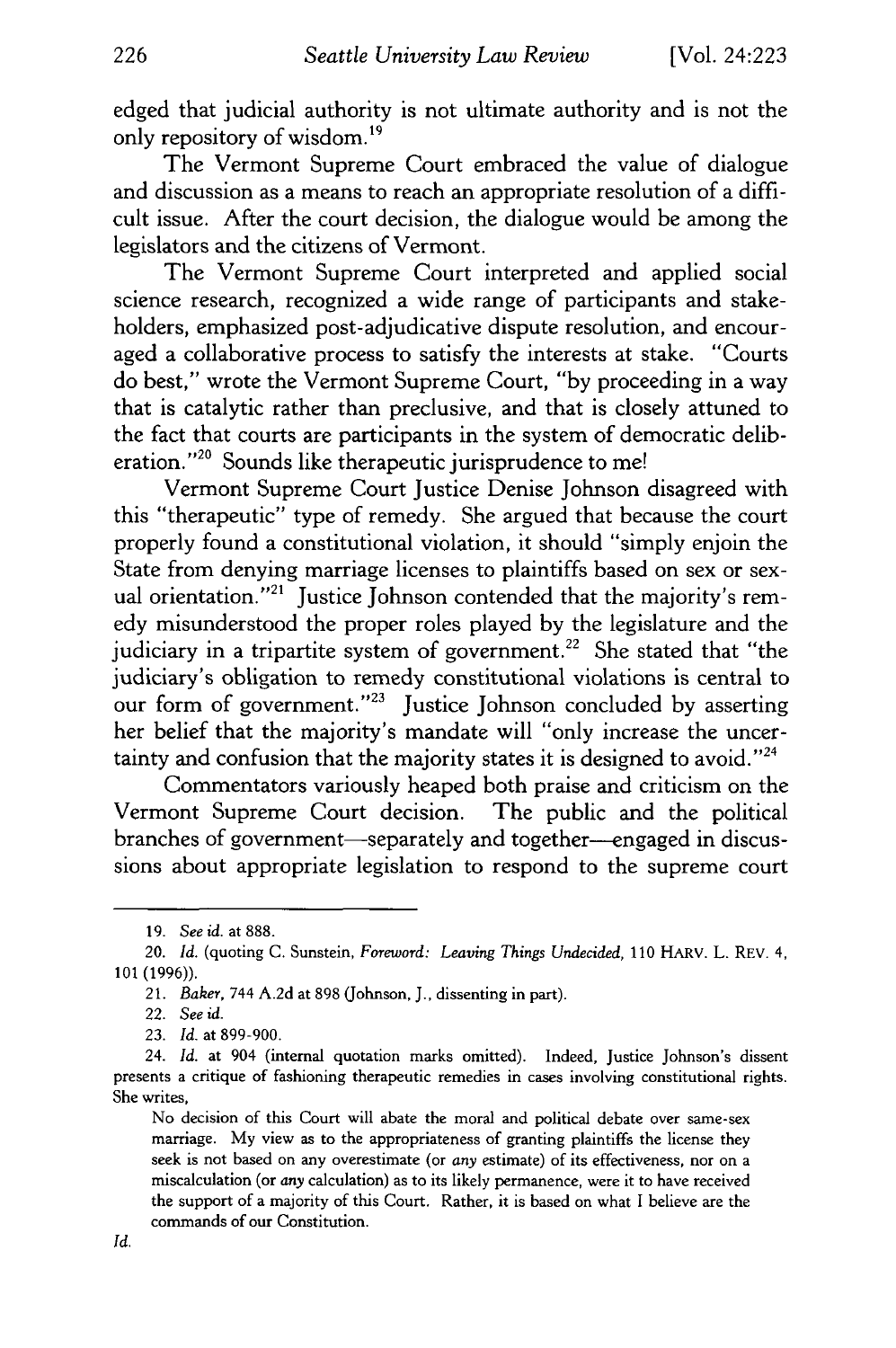decision. The Vermont legislature and the governor endorsed broad public involvement in resolving this controversial issue. In keeping with Vermont's tradition of town meetings, thousands of Vermont residents appeared at public meetings to express their views.25

Individuals and groups from across the country set up shop in Vermont to make their views known.26 The Vermont political branches and the Vermont media did not welcome them. There was "an atmosphere within Vermont that this is our issue and we will resolve it. And outsiders .... thank you very much, but why don't you go skiing?"<sup>27</sup>

Although both the people and the legislative bodies of Vermont were deeply divided, the debates were characterized as civil and the participants as well-behaved.<sup>28</sup> On April 26, 2000, both houses of the legislature adopted a law creating "civil unions" for same-sex couples, sending the bill to Governor Howard Dean.<sup>29</sup> The Governor signed the legislation on the same day he received it, out of media view. Governor Dean stated that "he signed the bill privately because he did not want the ceremony to be a triumphal party by supporters of the law. Instead, he said it was time for the state to begin the healing."<sup>30</sup>

Both the Vermont Supreme Court's approach in *Baker v. Vermont* and the concept of therapeutic jurisprudence raise important questions about the relationship among the branches of government and the institutional competence of each, as well as the judiciary's relation with the public. More attention needs to be paid in evaluating the areas in which therapeutic jurisprudence can be effectively applied. Professor Wexler says that dialogue-producing doctrines like therapeutic jurisprudence are likely to be helpful.<sup>31</sup> We'll see whether that prediction proves correct in Vermont.

A *New York Times* article detailed how the Vermont legislators who voted to approve marriage-like civil unions for gay couples wondered whether the vote would be one of their last as elected officials.<sup>32</sup>

32. Carey Goldberg, *Vermont Senate Votes for Gay Civil Unions,* N.Y. TIMES, Apr. 20,

<sup>25.</sup> *See* Elaine Stuart, *Book Review,* 73 SPECTRUM 28 (2000) (Reviewing WILLIAM DOYLE, THE VERMONT POLITICAL TRADITION: AND THOSE WHO HELPED MAKE IT (1998)).

<sup>26.</sup> Carey Goldberg, *Forced into Action on Gay Marriage, Vermont Finds Itself Deeply Split,* N.Y. TIMES, Feb. 3, 2000, at A16.

<sup>27.</sup> *Id.* (quoting Stephen Kiernen, *Burlington Free Press* editorial page editor).

<sup>28.</sup> *Id.*

<sup>29.</sup> Ross Sneyd, *Vermont Governor Signs Gay Union Law,* WIS. ST. J., Apr. 27, 2000, at 2.

<sup>30.</sup> *Id.* The Governor is quoted saying, "In politics, bill-signings are triumphal. They represent overcoming of one side over another. These celebrations, as the subject matter of the bill, will be private." *Id.* Some Vermont lawmakers, however, were disappointed that no public ceremony marked the adoption of this historical legislation.

<sup>31.</sup> *See* Wexler, *supra* note 1, at 264-67.